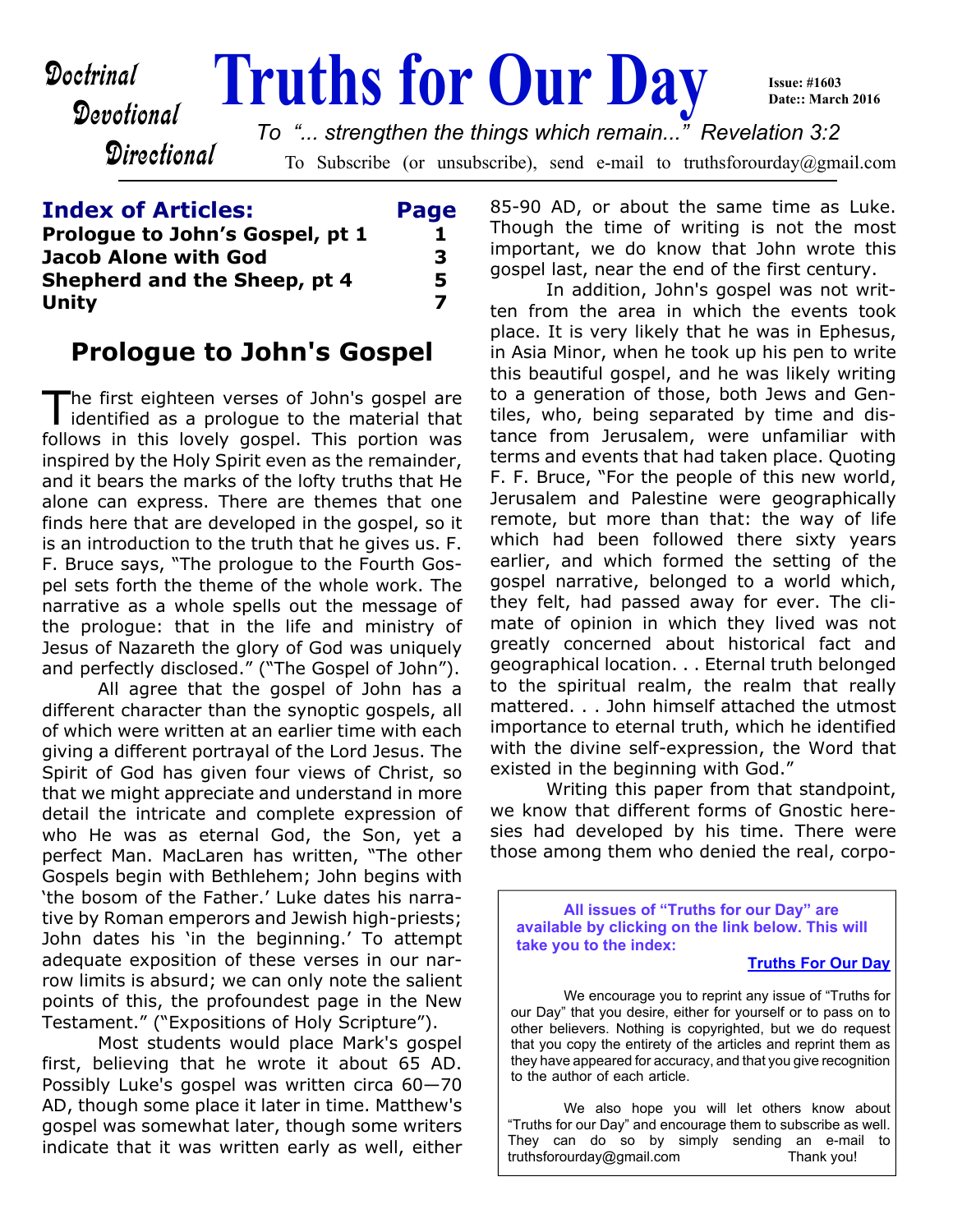ral humanity of the Lord Jesus, declaring that He was only a phantasm, and that He only appeared to have a human body. Taking a different view, there were some who denied the true deity of Christ, who thought (for various reasons), that He was a created being who emanated from God, but not God manifest in flesh. Both of these were attacks against the truth that God's Word declares about the Lord Jesus, and John was fully aware of those thought-lines. It seems that he wrote this gospel to give clear evidence that Jesus was truly God, none less than God from eternity, but now manifest in human flesh. "And many other signs truly did Jesus in the presence of his disciples, which are not written in this book: But these are written, that ye might believe that Jesus is the Christ, the Son of God; and that believing ye might have life through his name." (John 20:30-31). As a result, we find that he gives us seven self-expressions of the eternal God ("I Am"), and records seven miraculous events that give proof of His genuine deity. It isn't hard to see that the first epistle of John was written to give proof of "Jesus Christ, come in flesh," (1 John 4:2 JND), or to prove the reality of His humanity. He begins the epistle by providing evidence of that reality, since he saw, touched, and handled Him who is the Word of Life (1 John 1:1).

 Since John is writing the gospel to give evidence of the deity of Christ, we are not surprised that he begins in eternity, speaking of the One who is "in" the bosom of the Father," (1:18) instead of writing of the One who was born of Mary, cradled in a manger outside the city of Bethlehem, growing up in Nazareth. He begins in eternity, and he gives proof that He of whom he writes is truly God.

### **"In the Beginning was"**

John's gospel begins with a series of short statements that are designed to assert that the Word, who is Jesus Christ, is God. This first phrase affirms His ETERNITY, the One without beginning, Who existed without a beginning and was already existing when God created in Genesis 1:1. "The threefold utterance in John 1:1 carries us into the depths of eternity, before time or creatures were. Genesis and John both start from 'the beginning,' but, while Genesis works downwards from that point and tells what followed, John works upwards and tells what preceded--if we may use that term in speaking of what lies beyond time. Time and creatures came into being, and, when they began, the Word 'was.' Surely no form of speech could more emphatically declare absolute, uncreated being, outside the limits of time." (MacLaren). "It is not by accident that the Gospel begins with the same phrase as the book of Genesis. In Gen. 1:1 'In the beginning' introduces the story of the old creation; here it introduces the story of the new creation. In both works of creation the agent is the Word of God." (F. F. Bruce). This expression makes it clear that when the material creation came into existence, the Word already was existing.

 The verb "was" is a form of "to be" and it is in the imperfect tense, which conveys a simple continuous existence. It is helpful to notice in this prologue the tense of this word as it is used, sometimes in the imperfect and other times in the perfect, as in 1:3, "was made." When John speaks of the eternal Word, he uses the imperfect as in 1:1, 2, 4, 8, 9, 10, 15. So that the Word is eternal.

 Many discussions have surrounded the use of this expression, "Word", with some trying to show its derivation from Greek philosophical thought that was prevalent in John's day, and perhaps there is some truth in their argument. In their thinking, logos "denoted the principle of reason or order immanent in the universe, the principle which imposes form on the material world and constitutes the rational soul in man." (F. F. Bruce). However, the original word (logos) is a word often used in the Greek translation of the Old Testament, and this is more likely the basis of John's use of the word. In that setting, it signified "God in action, especially in creation, revelation and deliverance." (Bruce) (Genesis 1, 2; Psalm 33:6; Isaiah 38:4, 55:11, etc.). It signifies the outward expression of the inward thought, and even the inward thought itself. It was God's Word that expressed His power in creation, displayed His sovereign will in action and in speaking to mankind, and expressed His infinite wisdom through prophetic utterances. So this is an appropriate opening to the gospel that will present to the reader the perfect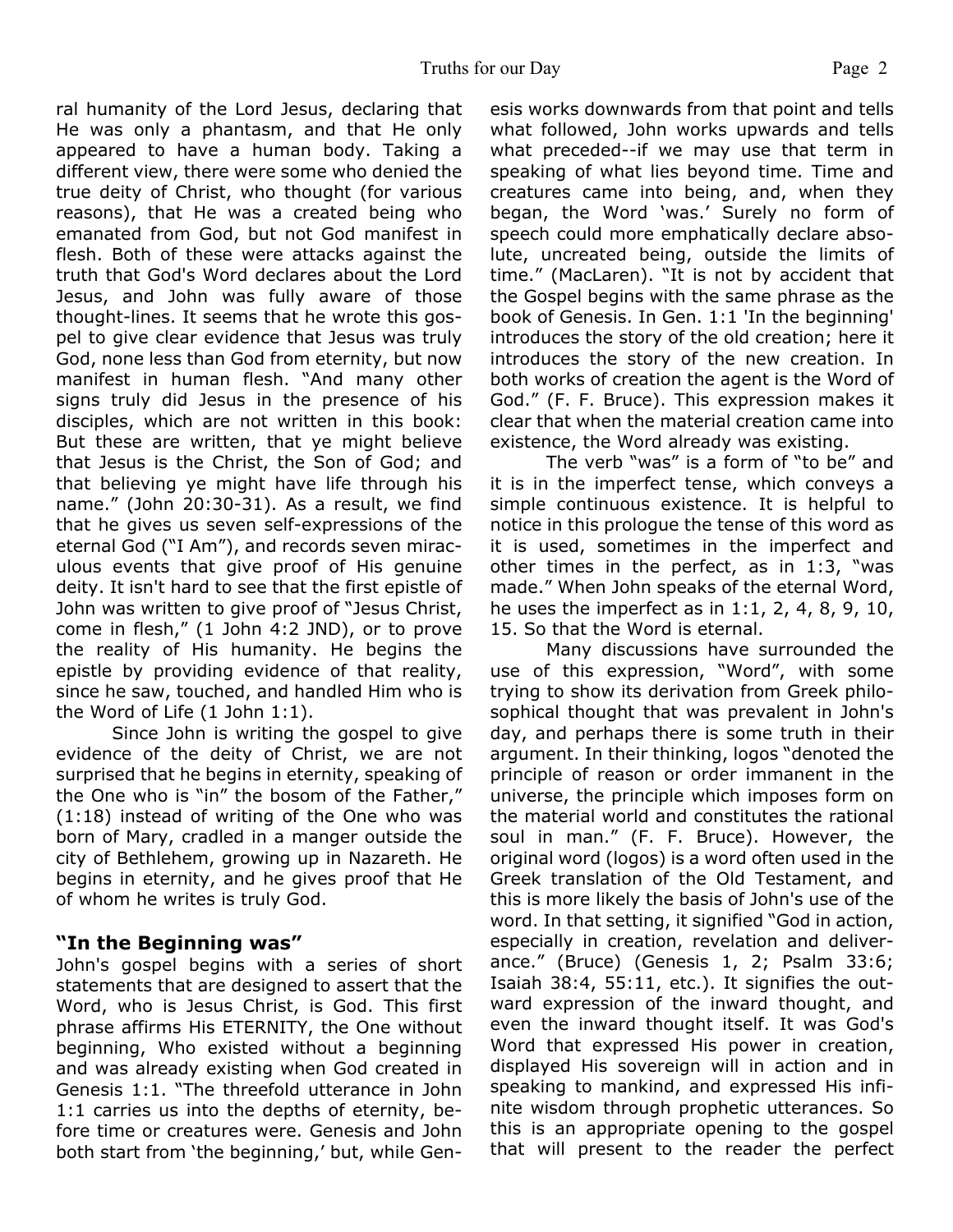expression of all that God is, thinks and acts, in the Person of His eternal Son. John the Baptizer, in v. 23, could tell the Jews that he was the "voice", which is the audible expression of the word, but the Word exists in the mind before it is expressed in the voice. Our thoughts are usually in the form of words, and when we express those thoughts with our voice, we are using words. So it is with this expression; the Word existed in the mind of God eternally and was expressed in the coming and message of the Word made flesh, (v. 14). "Logos" is used other times in the New Testament, and it emphases the message conveyed rather than the voice used such as in 1 Corinthians 1:18.

#### **"The Word was with God"**

This phrase would emphasize the Word's CO-EQUALITY and continuous, active COMMUNION with God. The verb "with" indicates one who is in the presence of, but also in active relation with the object. He always existed in close, harmonious communion with God in the perfect sense of the word. It is a marvelous truth that there never was, nor could there ever be, anything that could interfere with the positive enjoyment of that eternal relationship. He was "in the bosom of the Father" (v. 18), and therefore He could manifest Him fully.

### **"The Word was God"**

This statement declares His DEITY, for the Word was no less than one of the Godhead. Some cults have translated this to say, "the Word was a god" which is intended to teach that our blessed Lord was someone less than God himself. They base their argument for this translation (New World Translation) on the absence of the definite article before 'God' in the Greek text. However, John has a definite reason to omit the definite article, and it is not to say that the Word was less than God in any way! Quoting F. F. Bruce, "Since logos has the article preceding it, it is marked out as the subject. The fact that theos (God) is the first word after the conjunction ("and") shows that the main emphasis of the clause lies on it. Had 'theos' (God) as well as 'logos' been preceded by the article the meaning would have been that the Word was completely identical with God, which is impossible if the Word was also

'with God'. What is meant is that the Word shared the nature and being of God." If John had used the definite article before "God", he would have been saying that the Word was all that God was, and thus erase the distinction between the persons of the Godhead. The absence of the article in Greek does not allow the insertion of an indefinite article, such as 'a' or 'an'. It indicates the character and nature of something being spoken of. So that the Word partook of the essential nature and every attribute of all that God was in His person.

 I close this section with a quotation found in Hengstenberg's commentary on John's Gospel where he says, "Such words must be used of the true Saviour, of whom nothing higher can be said; otherwise there cannot be an entire and undivided consecration of the heart to Him. . . In reference to this eternal, unspeakable, and inconceivable mystery, we must believe more than we reason, adore more than we define, think more than we investigate, love more than we know, humble ourselves more than we speak."

(continued)

The most destructive criticism has not been able to dethrone Christ as the incarnation of perfect holiness. The waves of a tossing and restless sea of unbelief break at His feet, and He stands the supreme model, the inspiration of great souls, the rest of the weary, the fragrance of all Christendom, the one divine flower in the garden of God.

# **Jacob alone with God**

Thus far, many blemishes have marred the history of Jacob. His desire at the outset for hus far, many blemishes have marred the the birthright and the blessing of God, which accompanied it, was right: the way he schemed to obtain it altogether wrong. God had been but little in his thoughts, and when, fleeing from Esau's vengeance, in a night vision he discovered the house of God, he felt it to be a dreadful place. One of our hymn writers describing his soul's journey, began with, "All of self and none of Thee." If it was not exactly thus with Jacob, it had certainly been, "Nearly all of self and very little of Thee."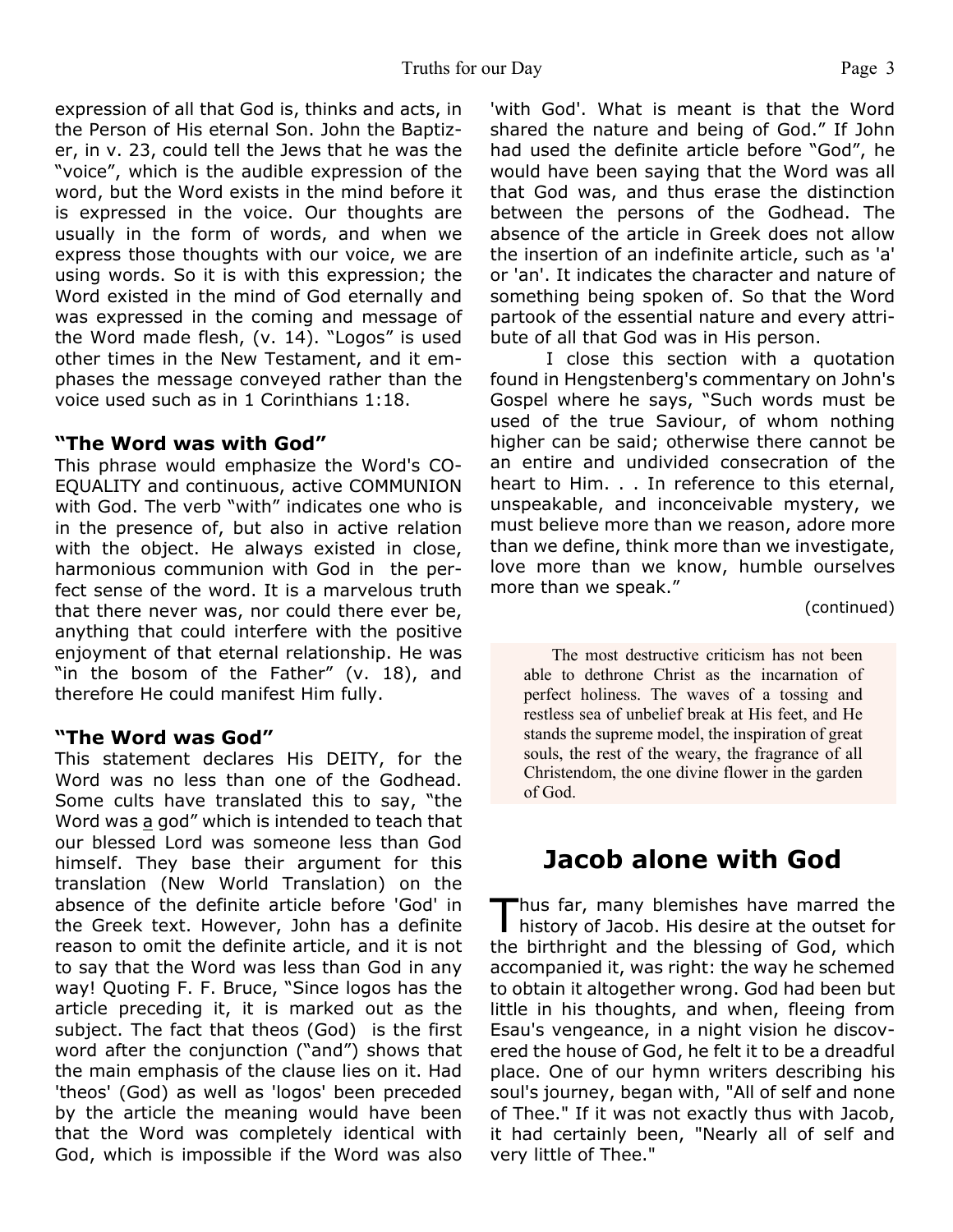Now however the time had come when God would deal more directly with him, and the first move was that he should encounter an angelic band. Jacob was migrating with wives, children, servants and many animals, thus forming a large band. He now became conscious that there was a second band, standing on his behalf. Even this did not free him from the fear of Esau, and his approach to him, as given in verses Genesis 32:3-5, though very diplomatic, bears traces of the working of a bad conscience.

 Genesis 32:7 again bears witness to this. The tidings that Esau, at the head of four hundred men, was coming to meet him, awoke his keenest fears. In spite of having seen the angelic band, he assumed at once, as the fruit of the working of his conscience, that Esau was on his way to take vengeance and, true to his nature, he at once worked out an elaborate scheme to placate his brother and secure himself. All his possessions, starting with flocks and servants and working down to wives and children, were to meet the brother he feared before he himself had to face him.

 But this did not altogether exclude God from his thoughts. In verses Genesis 32:9-12, we have his prayer recorded. God had intervened with him previously and Jacob had registered a vow, but this is the first actual prayer of his that is put on record. It does not breathe the spirit of communion and intercession, such as marked Abraham in Genesis 18:1-33, it was simply a plea for preservation, while acknowledging God's mercies to him in the past. Yet we notice how rightly he took a low place, though not as low as Abraham, who said, "I... am but dust and ashes" (Genesis 18:27). Jacob says, "I am not worthy of the least of all Thy mercies," which was indeed true, though it did not go the whole length. It is a fact in all dispensations that one's sense of unworthiness and nothingness deepens as nearness to God increases. As an illustration of this see Psalm 73:17, 22.

 Jacob's plan was to appease Esau with a present, as verse Genesis 32:20 records. All even wives and sons — were sent over the brook at the ford Jabbok, and he was left alone, well to the rear. Not a very dignified or courageous proceeding! Yet God was in all this, for being left alone, the moment had come for him to be brought face to face with God Himself, that he might have an experience, the effect of which he would never lose. Up to this point his life had been mainly one of scheming against and wrestling with men. Now God by His Messenger was going to wrestle with him.

 "There wrestled a man with him;" such is the record, and doubtless at the start of this incident the unknown Stranger was to Jacob but a mere man. Who was Jacob to give way to another man? Hence it put him on his mettle to resist. The Stranger strove to break him down and until breaking of the day he resisted. Then the supernatural nature of the Stranger was manifested by the powerful touch which crippled him at his strongest point.

 Then at once Jacob's attitude changed. Instead of wrestling, which now had become impossible to him he took to clinging to his Conqueror. He ceased his striving and took to trusting, realizing that the One who had overcome him had done so for his blessing, and that he was in the presence of God. The Name of the Stranger was not revealed, but the blessing that Jacob had desired from his youth was bestowed upon him then and there.

 "He blessed him there," in the place of solitude with God, and when his natural power was crippled and laid low. The vital blessing of God did not descend upon his head when he struck that crafty bargain with Esau, nor even when his blind father, deceived by his impersonation of Esau, pronounced the patriarchal blessing on his head. No, it was when God dealt with him personally in solitude, and broke his stubborn will. In all this we may see a picture of how God deals with our souls today, though the grace into which we are called is so much richer than anything that Jacob knew.

By naming the place Peniel  $-$  "The face of God" — Jacob disclosed his deep sense of having been brought face to face with God and that the outcome was preservation and not destruction. Here was good reason for him to revise his earlier thought that the house of God and the gate of heaven was a "dreadful" place.

 In this incident we see foreshadowed several striking things. First, that in order to deal fully and finally with man, God Himself would stoop into manhood, since it was as "a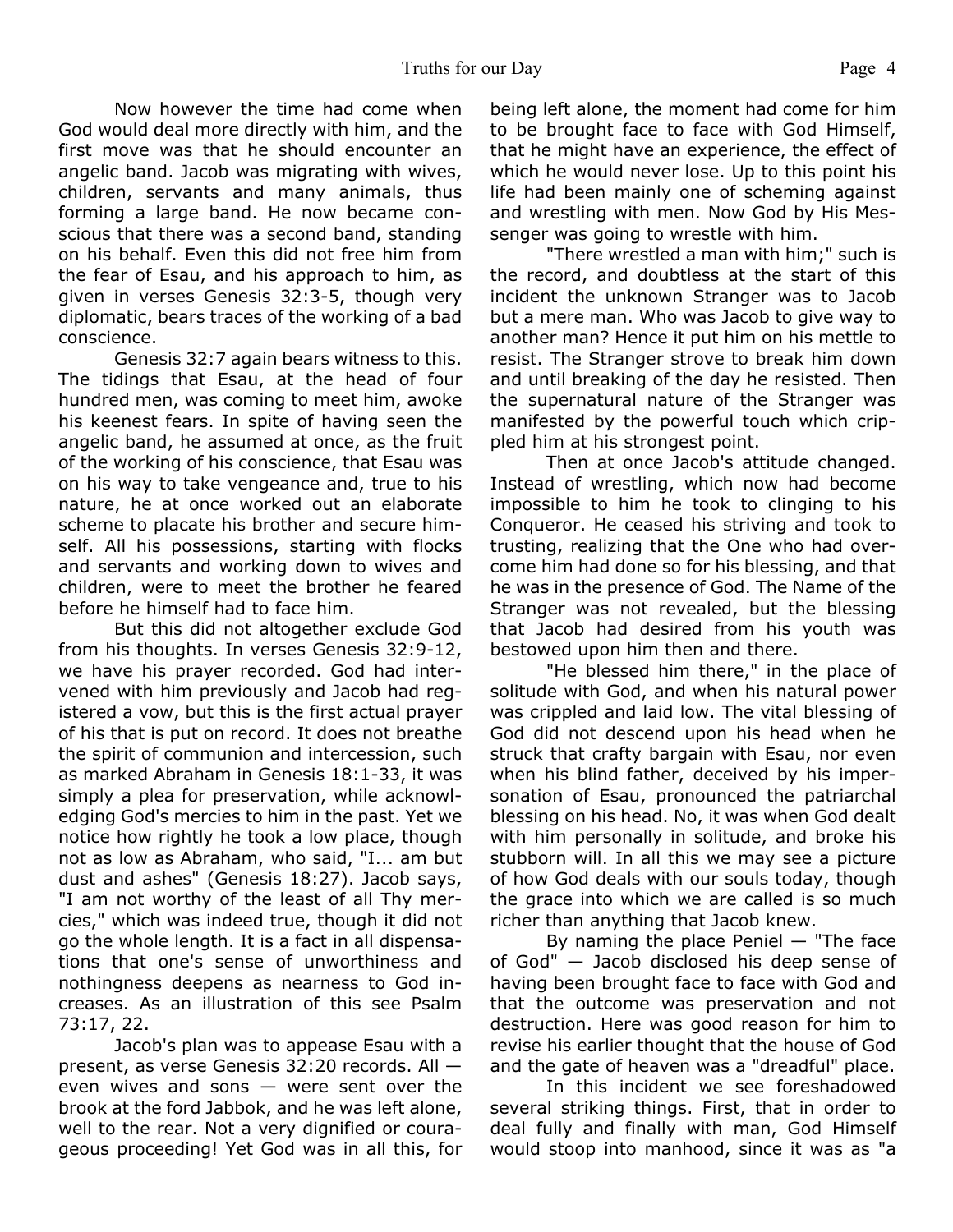man" that Jacob saw God "face to face." Second, that God's thought towards us, even the most wayward of us, is blessing. Third, that human struggling and wrestling achieves nothing, and that surrender or submission, and honesty in confession, is the way of blessing. Fourth, that it was when clinging to the One who had vanquished him, and confessing to his name of Jacob - meaning Supplanter — that his name was changed to Israel — meaning Prince of God — and he was told that he had power not only with men but with God, and he had prevailed. By changing his name God claimed Jacob as belonging now to Him.

 Thus a great moment in his history had been reached, and as he realized that he had seen God face to face, with salvation as the result, the sun rose upon him. An experience of this kind in the history of any soul does indeed mark the dawning of a new day. In Jacob's case the experience was memorialized for his children by a simple prohibition in their eating, as the last verse of the chapter records.

(FBH)

# **Shepherd and the Sheep,pt. 4**

God's people recognize the need for spiritual<br>Shepherds among them. We have looked at od's people recognize the need for spiritual the pattern of God's shepherding of His people in the Old Testament, and remind our hearts that His shepherd care of His people never ended with past dealings. He is still the Great Shepherd of the sheep and functions in the same manner today.

### **Example of Christ**

In the New Testament, we find descriptions of our Lord Jesus in His brief earthly ministry, and learn that He was still the same Jehovah who longed for the care and blessing of His own. In Matthew 23:37-39 and Luke 13:34-35, we view this scene of our blessed Lord's life: "O Jerusalem, Jerusalem, thou that killest the prophets, and stonest them which are sent unto thee, how often would I have gathered thy children together, even as a hen gathereth her chickens under her wings, and ye would not! Behold, your house is left unto you desolate. For I say unto you, Ye shall not see me henceforth, till ye

shall say, Blessed is he that cometh in the name of the Lord." The scene is most touching, when we recognize that this was the city to which He had come and where He had displayed His power and the credentials of His Messiahship, but that it was also the city that was soon to join in the chorus to reject Him. In these words, He expressed the constant longing of His heart, to gather them and to shelter them.

 We learn that His shepherd care is His constant desire, that He knows the needs of His people better than they do and He could recognize their danger. Yet they could not enjoy that care unless they responded to Him, and for that to take place, it was essential that they recognize who He was. If that caring compassion was displayed during the years of His humanity toward those who deliberately rejected Him, we can be assured that it is still His desire toward us in our lives.

 Again, in Luke 19:41-44, we see Him weeping (one of the three recorded times that He wept), over the city, "And when he was come near, he beheld the city, and wept over it, Saying, If thou hadst known, even thou, at least in this thy day, the things which belong unto thy peace! but now they are hid from thine eyes. For the days shall come upon thee, that thine enemies shall cast a trench about thee, and compass thee round, and keep thee in on every side, And shall lay thee even with the ground, and thy children within thee; and they shall not leave in thee one stone upon another; because thou knewest not the time of thy visitation."

 In Matthew 9:36, He looked on the multitude with compassion, because He saw them as "sheep having no shepherd." Immediately following that expression, He reminded His disciples of the greatness of the harvest and the fewness of the laborers, after which He sent them forth to minister in His Name to the people. The character of their ministry shows that He saw their physical and spiritual needs and desired to meet both aspects of man's nature. Matthew 14:14, 15:32, Mark 6:34 show us that His desires were directed toward both their physical needs (sicknesses, hunger) and spiritual needs ("he began to teach them many things.")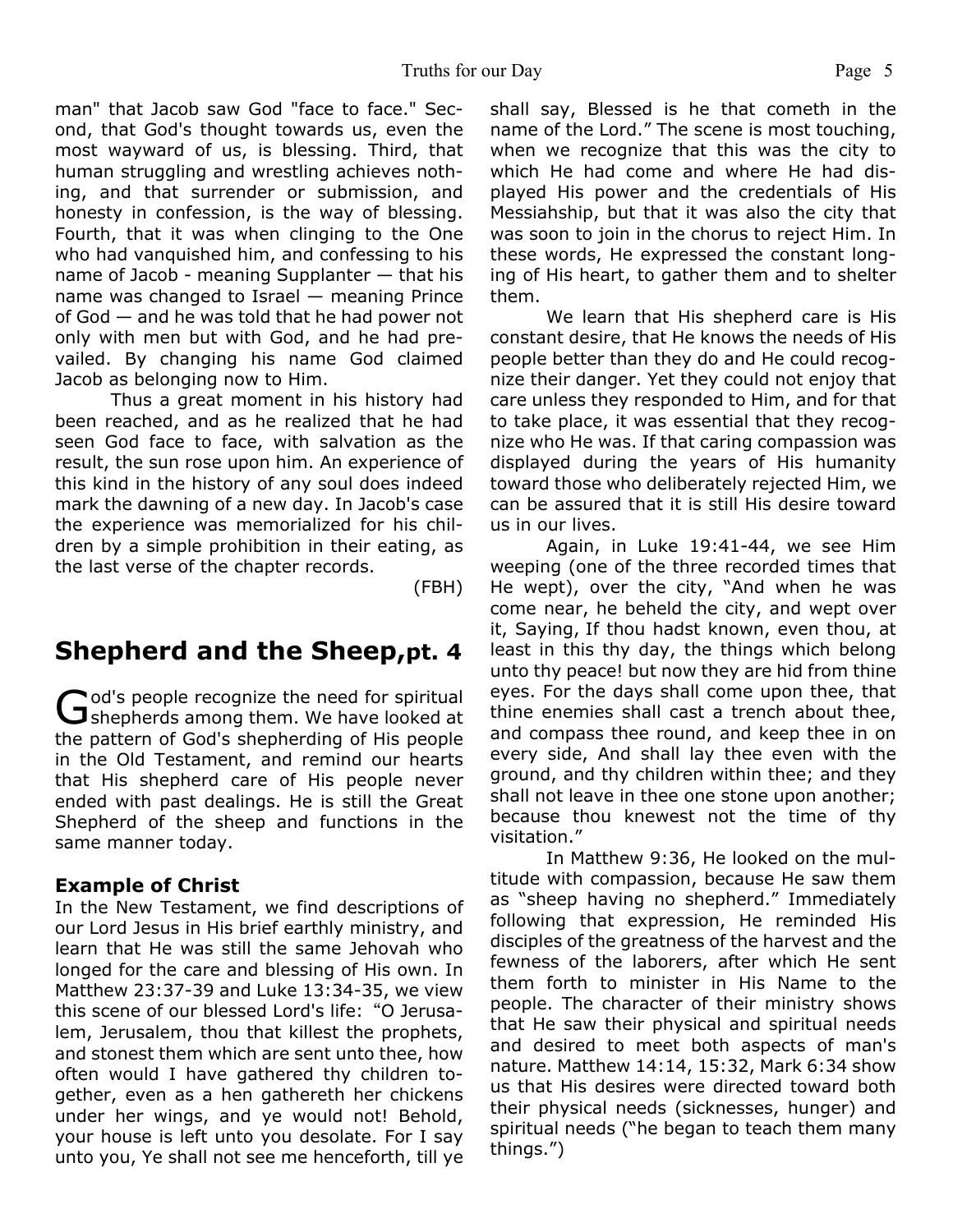### *S***hepherd Characteristics of Christ**

There are other examples of His demonstrated care as a Shepherd, but we look at John 10 to see how He described His Shepherding of His people. He displayed the characteristics of a true shepherd of the sheep that should be emulated by all who seek to carry out the same responsibility. This descriptive chapter follows the revelation of the hypocrisy of those false leaders of Israel, who claimed to be shepherds, but who had failed miserably. They were men who were grasping to retain an office and privilege, but who had no heart or ability to carry out the responsibilities that it included.

**1. He entered Scripturally** (v.1-2). The Jewish system was a fold, constituted by the enclosure of God's people under the Mosaic law as they awaited the coming of the Messiah. Others had sought to enter in their pretension to be qualified as shepherds, but they were rejected and thus sought to enter some other way, as had the scribes, Pharisees, and other religious leaders. He entered through the door, (John 10:1-2), which teaches us that when He came, He fulfilled the prophetic scriptures and entered properly, as the One of whom the Scripture had been speaking. His entrance was scriptural. He presented all the credentials to them that proved that He was the Shepherd of Israel personified. He didn't force himself in and exalt Himself over Israel, in contrast to the religious leaders dealt with in chapter 9. A true shepherd of God's people will act under the authority of God's Word, and will know that undertaking that responsibility is according to God's will.

**2. The porter recognized and opened the door to Him.** (v. 3). The porter, who is likely the Holy Spirit, opened the door by announcing His coming so that He didn't enter by subtlety or maneuverings to influence men to support Him. The Spirit of God used the ministry of John to announce His coming and to prepare the people for that moment. He distinctly pointed them to Him as he identified Christ coming to His people in manifestation. A true shepherd doesn't need to use man's normal means to exalt himself, but he recognizes God's call to fulfill that work and to serve under

Christ for the welfare of God's people.

**3. He knew the sheep individually** (v. 3). The sheep in that sheepfold of Judaism responded to His voice, since the sheep always recognize their true shepherd (v. 3), and since He knew their name they responded to His voice. There were many sheep in that fold who didn't respond to His voice since they weren't His sheep. As a result, they joined to reject Him and ultimately to condemn Him to the cross. All of His sheep are known personally, with all their problems and needs directly the subject of His care, and this is always a characteristic of a true shepherd.

**4. He led the sheep by His example and teaching** (v. 3-4). He didn't drive them, but displayed the reality of His own personal character and genuine godliness so that they willingly followed and learned from Him. Shepherds do not drive sheep in that land but they go before them and lead. Sheep willingly follow one who cares for them. He didn't come to improve the fold, but to call His own out of that fold to something entirely new, not based on the ground of law and works, but on grace and spiritual power. It is the godly example and the teaching ability of a man that proves that he is a true shepherd of God's people, and they will readily follow him.

**5. He went before them as a Guide** (v.4). It was His example and pattern of unswerving fidelity to God and manifested love for God's people that led them and gave the people hope of receiving spiritual food and direction for their lives. We see the people flocking to hear Him, even in the wilderness, and He satisfied them physically and spiritually by His faithful and kind ministry. There was not another like Him! Since they recognized the voice of the true shepherd, they rejected all others as false. The reality of divine life in a "sheep" is that they have the ability to detect what is of God and what isn't, (1 John 2:26-28), and they will respond positively.

 In Christ, there was salvation first (10:9), a blessed reality that gave security in a way that was never experienced by any under the law. In addition, it gave liberty ("go in and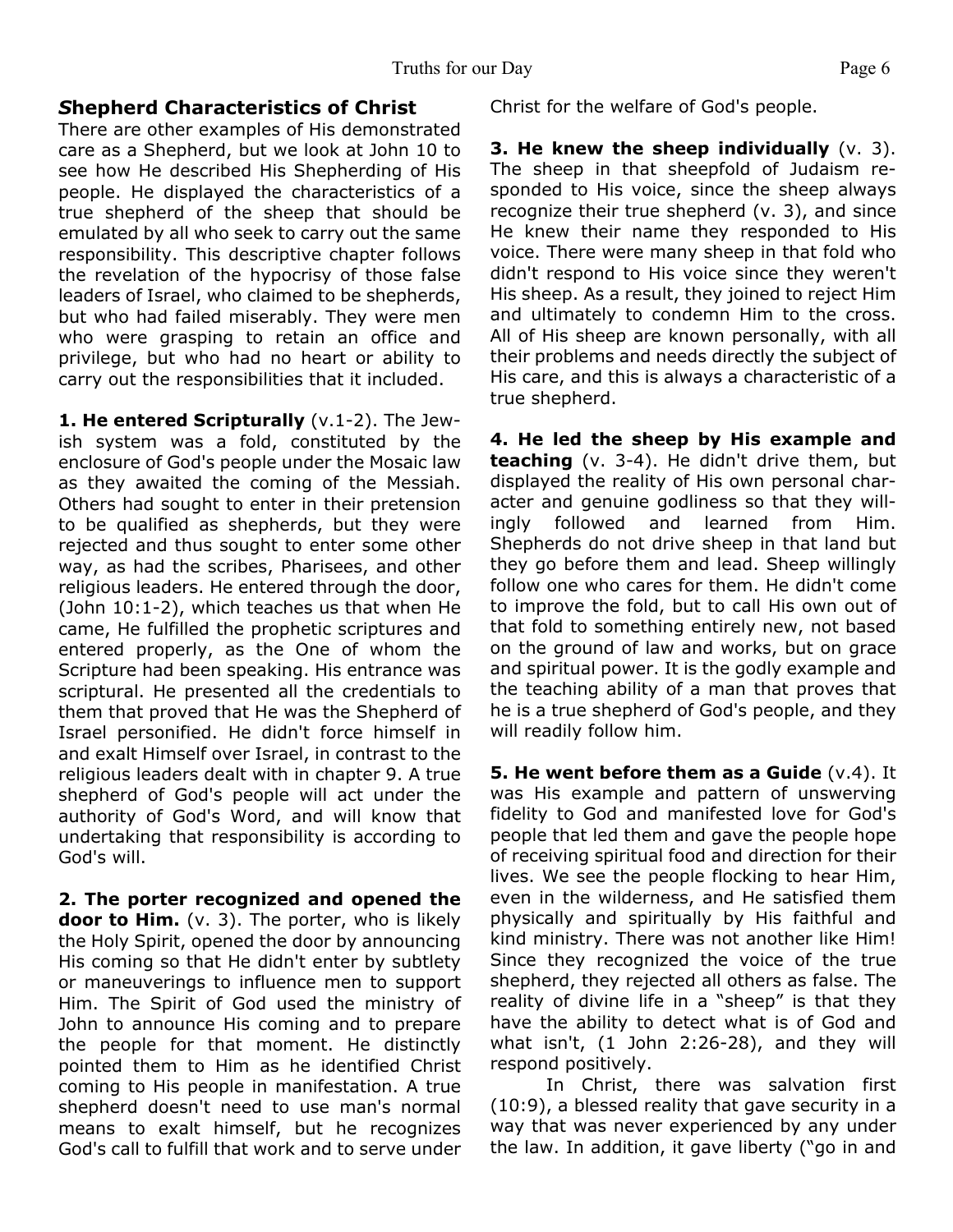out"), the freedom of access to God by a "new and living way" (Hebrews 10:19-20) and the liberty of propagating a public testimony that represents Him to others. These were blessings for which the heart of His people craved, but in which they had not participated under the legalism of the law.

**6. He protected the sheep** (v. 8-10). There were many thieves then, as there are now, who are determined to "steal, and to kill, and to destroy". There are some in this chapter who the sheep should not follow. They are the thief  $(v. 1, 8, 10)$ , who steals secretly, the robber  $(v. 1, 1, 10)$ 1), who openly plunders with violence, the stranger (v. 5), who is one who is not known to the sheep, the hireling shepherd, (v. 12), who only cares for them for what he gets in wages, and the wolf (v. 12), who always seeks to destroy and devour. Christ, the good shepherd, was a contrast with them all! He gives life instead of death, blessing in place of suffering and loss, joy instead of sorrow. He is the source of all blessing, and His care is constant and faithful.

**7. He gave His life for the sheep** (v.11, 15, 17). He was the "good" Shepherd. We learn that "good" carries the thought of "beautiful", which makes us think of His beauty, not only of body, but of character. He was truly the "beautiful" Shepherd in all that He was and all that He came to accomplish. He showed His inward perfection to care for His sheep to the extent of laying down His life for them. Initially, that could apply to His coming into the world in lowliness to serve and to do the Father's will, for He laid down His life with respect to all that He expressed eternally, though yet being all that He was essentially. The extent of His laying down His life was to the cross-death, since v. 17 speaks of His taking it up again in resurrection. No one ever proved His love for the sheep like this One, so that no price was too great for Him to pay. In v. 11, His laying down His life was an example to the sheep and the undershepherds, in contrast to the false, but in v. 15, it is to deliver them from the vicious attacks of their enemies. This He did, not out of obligation, but rather from His own free will, from love for His Father, and love for the sheep.

 His ultimate statement in v. 27-30 sums up the great truths that He had been expressing. His sheep hear His voice, He knows them, they follow Him. It is from Him that they derive every blessing, especially eternal life through His death and resurrection. Eternal security is clearly taught in these verses, and the impossibility of anyone ever causing one of His sheep to perish is totally rejected. It is the Father's will that through His work, all who are His will be saved, secured, and satisfied, and He has all power and authority to accomplish this.

 He is the great example of shepherd care that our God delights to see in all those who take this responsibility, to care for believers where He has placed them. None of us can ever attain to the perfection of His pattern that He has displayed for us, but it is an encouragement and a stimulus, that we might manifest the same character of service.

(continued)

### **A Christian life is not an imitation, but a reproduction of the life of Christ.**

### **Unity**

"Behold how good and how pleasant it is for brethren to dwell together in unity." Psalm 133:1

There is no difficulty in obtaining the Christian's assent to this observation of the here is no difficulty in obtaining the Chris-Psalmist. Indeed we never knew a Christian but what advocated unity. He would be a strange specimen who would advocate division. And yet in spite of this, division abounds on every hand. Why is it?

 "Be not deceived; God is not mocked; for whatsoever a man soweth, that shall he also reap," Galatians 6:7. If we sow a certain kind of seed we shall reap unity: if another kind we shall reap division. This is God's inexorable law. Carnal Christians sow the seed that produces division. "For ye are carnal: for whereas there is among you envying, strife,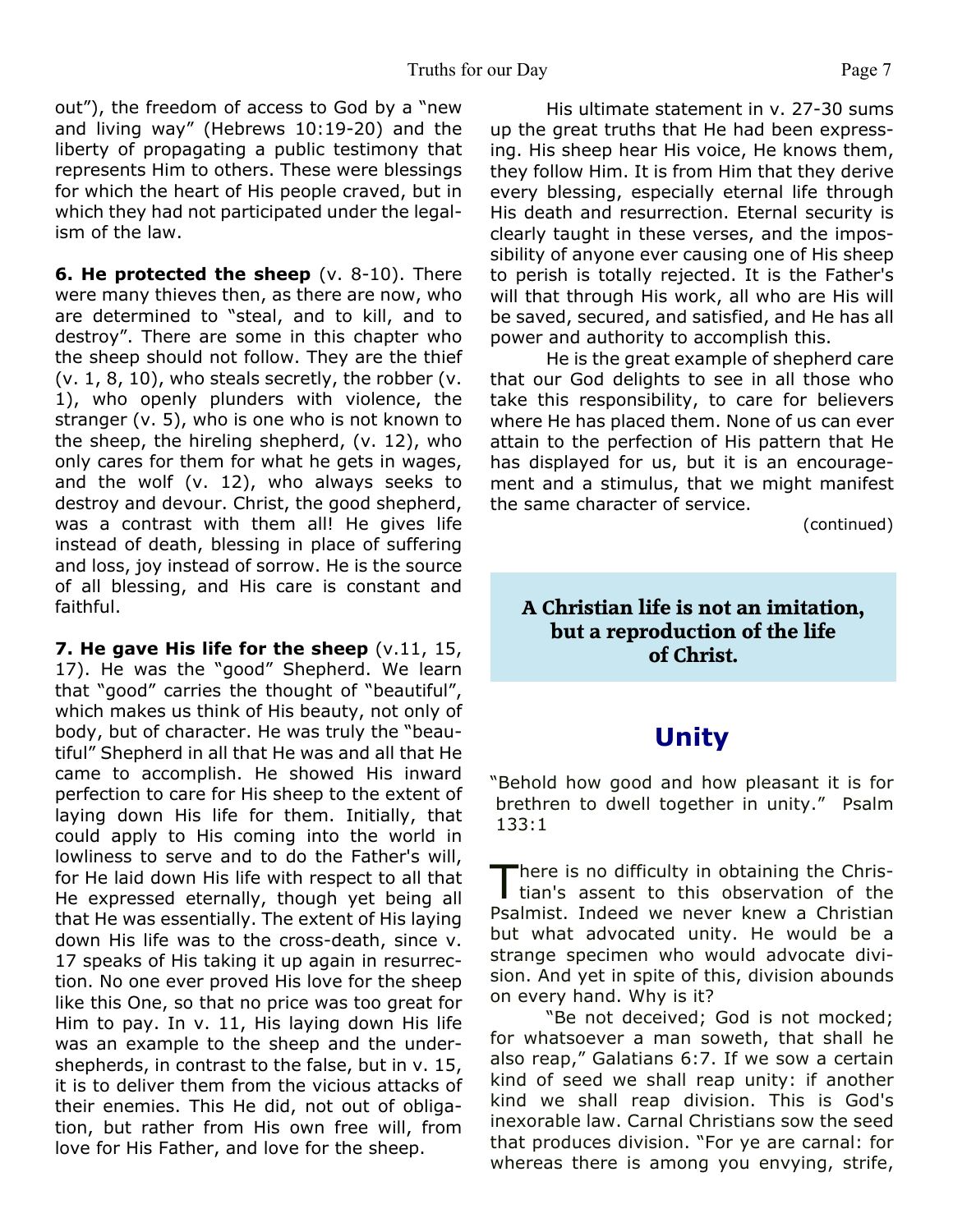and divisions, are ye not carnal and walk as men?" 1 Corinthians 3:3. Here is seed that is native to every human heart, and we will sow it unless we are on our watch tower. Envy is displeasure felt at the excellence of another. This is what ailed the disciples when they "disputed among themselves, who should be the greatest" Mark 9:24. The disciples were ashamed to tell the Lord what they were disputing about "by the way," that made them so hot at one another. Think of it, they fighting for who should be the greatest—when the Son of man was on the way to the cross! They might well have been ashamed of themselves.

 What assembly is not tormented by some proud, selfish, carnal men who are always fighting for the supremacy? "Envy is the rottenness of the bones," Proverbs 14:30. Two men get envious at one another, and a fight begins. One says, "I am of Paul: and another, I am of Apollos," and the bones of the assembly rot. "Who is able to stand before envy?" Proverbs 27:4. A man's godliness will not save him from the envy of the man who wants to exploit himself. "They envied Moses also in the camp, and Aaron the saint of the Lord," Psalm 106:16. Moses' God-given leadership did not save him from the attack of the envious, nor did Aaron's saintliness. The very bones of the congregation were beginning to rot. But God manifested who were His, and burned up the transgressors.

 "Strife." Where envy is at work, strife will not long be lacking. "A froward man soweth strife: and a whisperer separateth chief friends," Proverbs 16:28. What avails it if men talk unity and sow strife? Whispering around about this one and that one in order to uplift himself at the expense of others. Whispering around for my man, or my party—just a whisper—yes, but remember, "The beginning of strife is as when one letteth out water: therefore leave off contention, before it be meddled with," Proverbs 17:14. Then the talebearer follows on the heels of the whisperer. "Where no wood is, the fire goeth out; so where there is no talebearer, the strife ceaseth," Proverbs 26:20. Proud heart then comes along, and, "He that is of a proud heart stirreth up strife," Proverbs 28:25. With such seed sown in an assembly, how can it escape division?

"Division." Every little while we hear of division in an assembly. Each faction sends out its letters asking for the fellowship of neighboring assemblies. Some think the one side is right; some the other, and so the trouble spreads like a canker. Both sides have been sowing the same baneful seed for weeks, months, or even years, and God is not mocked, they are both reaping a bitter harvest: and God's testimony is dishonored; saints are defiled; and sinners are stumbled. Brethren, who of us have not scattered this hateful seed? Who of us have not reaped?

 When a new assembly is being formed there is first a seeking of the fellowship of the Lord's servants; and of the elder brethren in the neighboring assemblies, so far as possible, thus endeavoring to keep the unity of the Spirit between assemblies, as well as between individuals in assemblies. This is as it should be. When evil seed has been sown, and division is brewing in an assembly, why should that assembly not seek counsel from the Lord's servants in whom it has confidence, and from godly brethren in neighboring assemblies to see if division cannot be averted: and if not, then others would know with which party the blame of the division lay. (See Acts 15.) We feel that if this were done, there would be but few divisions, save such as are caused by men arising, speaking perverse things to draw away disciples after themselves, (Acts 20:30). If no separations took place save such as have the fellowship of the godly in surrounding assemblies there would be but few divisions, and little or no difficulty in knowing which company should be recognized. To divide and then for each faction to ask for recognition spreads trouble broadcast. Let us not forget that division is the harvest from carnality, sown in envy, strife, and such like evil seed. The most Scriptural unity doctrine in the world will not prevent this harvest, where this seed is sown.

 If we want unity we must sow seed that will yield unity as its harvest. "Be not deceived, God is not mocked, whatsoever a man sows that shall he also reap." "Hatred stirreth up strifes: but love covereth all siins," Proverbs 10:12. A man might be an Apollos for oratory, a Paul in understanding all mysteries,